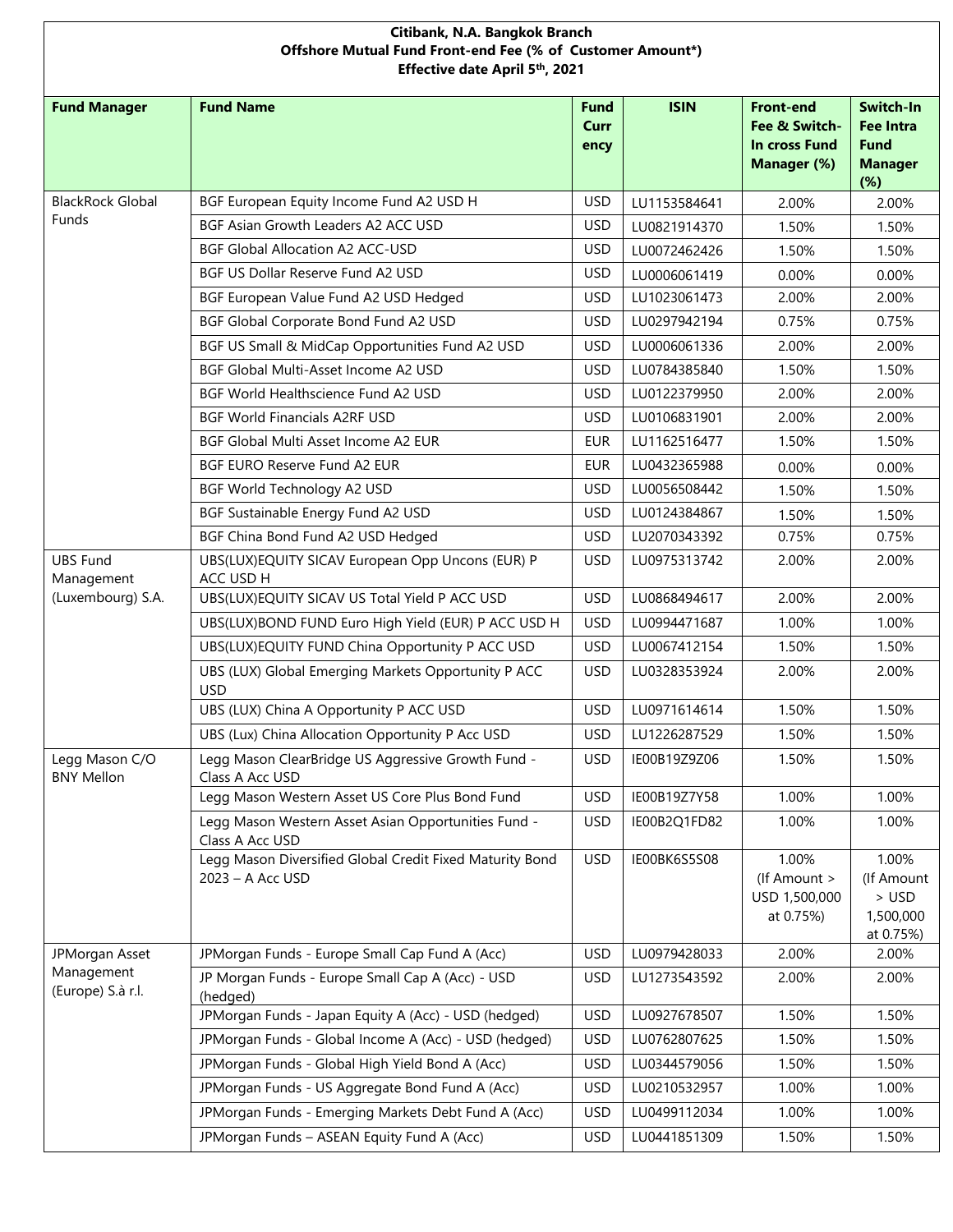|                                  | JPMorgan Funds - Pacific Equity Fund A (Acc)                               | <b>USD</b> | LU0210528096 | 2.00%                      | 2.00%                             |
|----------------------------------|----------------------------------------------------------------------------|------------|--------------|----------------------------|-----------------------------------|
|                                  | JPMorgan Funds - Vietnam Opportunities Fund A (Acc)                        | <b>USD</b> | HK0000055811 | 1.50%                      | 1.50%                             |
|                                  | JPMorgan Funds - China Pioneer A-Share Fund A (Acc) -<br><b>USD</b>        | <b>USD</b> | HK0000055621 | 1.50%                      | 1.50%                             |
|                                  | JPMorgan Funds - Global Healthcare Fund A (Acc) - USD                      | <b>USD</b> | LU0432979614 | 1.50%                      | 1.50%                             |
|                                  | JPMorgan Funds - US Technology Fund A (Acc) - USD                          | <b>USD</b> | LU0210536867 | 1.50%                      | 1.50%                             |
| Invesco Asset<br>Management Ltd. | INVESCO PAN EUROPEAN HIGH INCOME FUND A-<br>ACCUMULATION-USD(H)            | <b>USD</b> | LU1075211430 | 2.00%                      | 1.00%                             |
|                                  | INVESCO CONTINENTAL EUROPEAN SMALL CAP EQUITY<br>A-ACC USD(H)              | <b>USD</b> | IE00BQ70TL81 | 1.50%                      | 1.00%                             |
|                                  | INVESCO GLOBAL BOND FUND A-ACCUMULATION-USD                                | <b>USD</b> | LU0113592215 | 1.00%                      | 1.00%                             |
|                                  | INVESCO ASIAN EQUITY FUND A-AD USD                                         | <b>USD</b> | IE0030381945 | 1.00%                      | 1.00%                             |
|                                  | INVESCO GLOBAL CONSUMER TREND FUND A -<br><b>ACCUMULATION - USD</b>        | <b>USD</b> | LU0052864419 | 1.25%                      | 1.00%                             |
|                                  | INVESCO CONTINENTAL EUROPEAN SMALL CAP EQUITY<br>FUND A EUR AD SHARE - EUR | <b>EUR</b> | IE00BWV0GH19 | 1.50%                      | 1.00%                             |
| PIMCO Global                     | PIMCO GIS Income Fund - Class E Acc USD                                    | <b>USD</b> | IE00B7KFL990 | 1.00%                      | 1.00%                             |
| Advisors (Ireland)<br>Limited    | PIMCO GIS Global Bond Fund - Class E Acc USD                               | <b>USD</b> | IE00B11XZ210 | 0.75%                      | 0.75%                             |
|                                  | PIMCO GIS Global High Yield - Class E Acc USD                              | <b>USD</b> | IE00B1D7YM41 | 1.50%                      | 1.00%                             |
|                                  | PIMCO GIS Diversified Income Fund - Class E Acc USD                        | <b>USD</b> | IE00B1D7YK27 | 1.00%                      | 1.00%                             |
| AllianceBernstein                | AB Emerging Markets Multi Asset Portfolio - Class A USD                    | <b>USD</b> | LU0633140560 | 1.50%                      | 1.50%                             |
| (Luxembourg) S.à r.l.            | AB Low Volatility Equity Portfolio USD - Class A USD                       | <b>USD</b> | LU0861579265 | 1.50%                      | 1.50%                             |
|                                  | AB American Income Portfolio - Class A2 USD                                | <b>USD</b> | LU0095030564 | 1.00%                      | 1.00%                             |
|                                  | AB Global High Yield Portfolio - Class A2 USD                              | <b>USD</b> | LU0102830865 | 1.50%                      | 1.50%                             |
|                                  | AB SICAV I - Low Volatility Equity Portfolio A EUR H Acc                   | <b>EUR</b> | LU0861579778 | 1.50%                      | 1.50%                             |
|                                  | AB European Equity Portfolio A USD H                                       | <b>USD</b> | LU1035777561 | 2.00%                      | 2.00%                             |
|                                  | AB European Equity Portfolio A EUR                                         | <b>EUR</b> | LU0124675678 | 2.00%                      | 2.00%                             |
|                                  | AB Mortgage Income Portfolio A2 USD                                        | <b>USD</b> | LU1021288185 | 1.00%                      | 1.00%                             |
|                                  | AB American Growth Portfolio A USD                                         | <b>USD</b> | LU0079474960 | 1.50%                      | 1.50%                             |
|                                  | AB Low Volatility Total Return Equity Portfolio A USD                      | <b>USD</b> | LU1934455194 | 1.00%                      | 1.00%                             |
|                                  | AB Sustainable Global Thematic Portfolio A USD                             | <b>USD</b> | LU0069063385 | 1.50%                      | 1.50%                             |
| Schroder Investment              | Schroder ISF US Small & Mid-Cap Equity                                     | <b>USD</b> | LU0205193047 | 1.50%                      | 1.00%                             |
| Management                       | Schroder ISF Japanese Opportunities Fund                                   | <b>USD</b> | LU0943300680 | 1.50%                      | 1.00%                             |
| (Singapore) Limited              | Schroder ISF Asian Equity Yield                                            | <b>USD</b> | LU0188438112 | 2.00%                      | 1.00%                             |
|                                  | Schroder Asian Income USD (Hedged) Acc                                     | <b>USD</b> | SG9999016844 | 1.50%                      | 1.00%                             |
|                                  | Schroder Global Target Return A Acc USD                                    | <b>USD</b> | LU1516354237 | 1.00%                      | 1.00%                             |
|                                  | Schroder SSF Fixed Maturity Bond 2023 A Acc USD                            | <b>USD</b> | LU1947548258 | 1.00%                      | 1.00%                             |
|                                  | Schroder ISF Global Credit Income                                          | <b>USD</b> | LU1737068558 | 0.75%                      | 0.75%                             |
|                                  | Schroder SSF Fixed Maturity Bond VI A Acc USD                              | <b>USD</b> | LU2097434778 | 1.00%<br>(If Amount >      | 1.00%<br>(If Amount               |
|                                  | Schroder SSF Fixed Maturity Bond VI A Dist USD                             | <b>USD</b> | LU2097434851 | USD 1,500,000<br>at 0.75%) | $>$ USD<br>1,500,000<br>at 0.75%) |
|                                  | Schroder ISF Emerging Asia USD A Acc                                       | <b>USD</b> | LU0181495838 | 1.50%                      | 1.00%                             |
|                                  | Schroder ISF Global Climate Change A Acc USD                               | <b>USD</b> | LU0302445910 | 2.00%                      | 1.00%                             |
| Franklin Templeton               | Franklin NextStep Stable Growth Fund                                       | <b>USD</b> | LU1350350259 | 1.50%                      | 1.00%                             |
| Investment (Asia) Ltd            | Franklin NextStep Balance Growth Fund                                      | <b>USD</b> | LU1350350846 | 1.50%                      | 1.00%                             |
|                                  | Franklin NextStep Dynamic Growth Fund                                      | <b>USD</b> | LU1350351653 | 1.50%                      | 1.00%                             |
|                                  | Templeton Emerging Markets Smaller Companies Fund                          | <b>USD</b> | LU0300738514 | 2.00%                      | 1.00%                             |
|                                  | Franklin Technology Fund                                                   | <b>USD</b> | LU0109392836 | 2.00%                      | 1.00%                             |
|                                  | Franklin US Opportunities Fund                                             | <b>USD</b> | LU0109391861 | 1.50%                      | 1.00%                             |